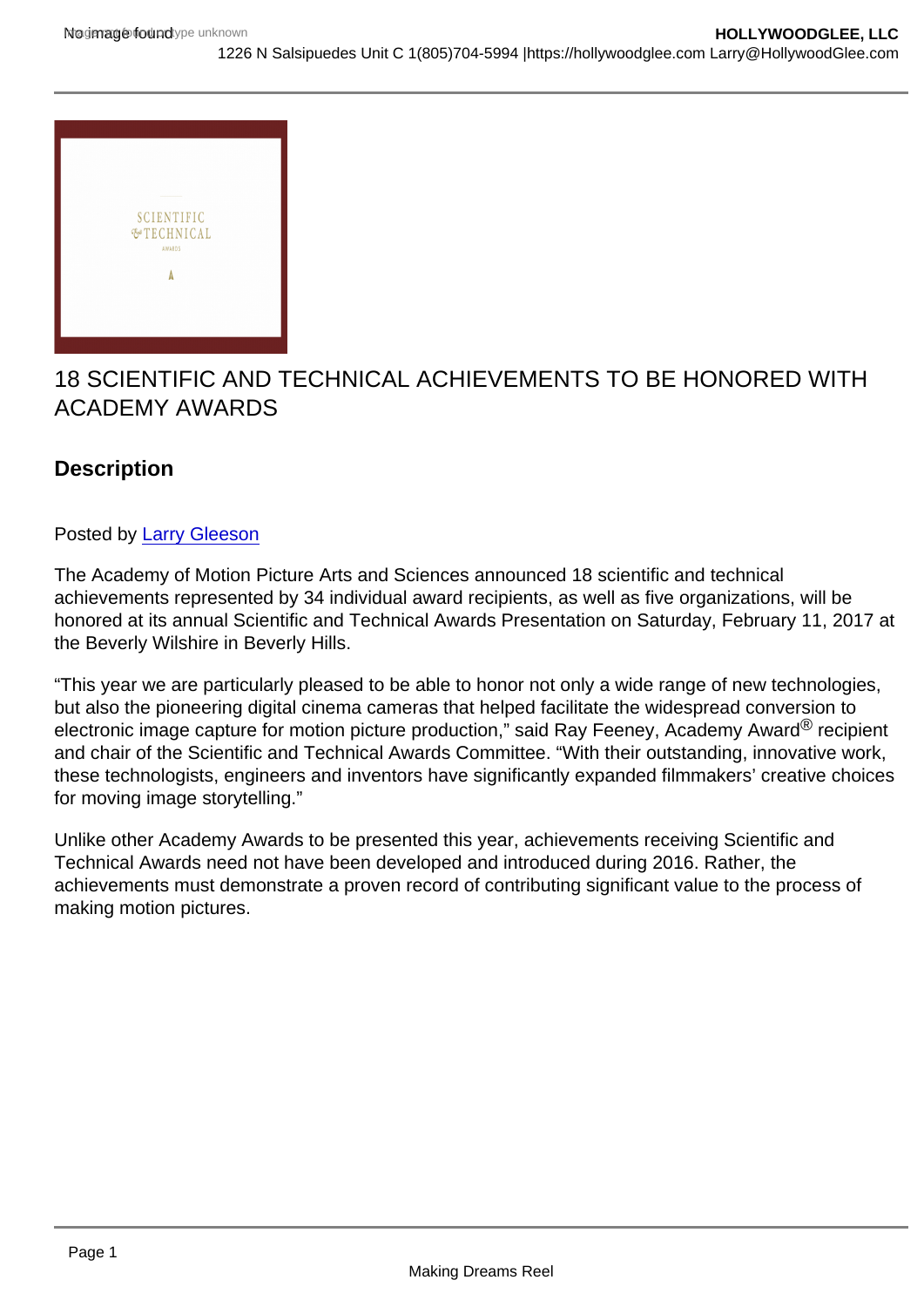

The Academy Awards for scientific and technical achievements are:

## **TECHNICAL ACHIEVEMENT AWARDS (ACADEMY CERTIFICATES)**

To **Thomson Grass Valley** for the design and engineering of the pioneering Viper FilmStream digital camera system.

The Viper camera enabled frame-based logarithmic encoding, which provided uncompressed camera output suitable for importing into existing digital intermediate workflows.

To **Larry Gritz** for the design, implementation and dissemination of Open Shading Language (OSL).

OSL is a highly optimized runtime architecture and language for programmable shading and texturing that has become a de facto industry standard. It enables artists at all levels of technical proficiency to create physically plausible materials for efficient production rendering.

To **Carl Ludwig**, **Eugene Troubetzkoy** and **Maurice van Swaaij** for the pioneering development of the CGI Studio renderer at Blue Sky Studios.

CGI Studio's groundbreaking ray-tracing and adaptive sampling techniques, coupled with streamlined artist controls, demonstrated the feasibility of ray-traced rendering for feature film production.

To **Brian Whited** for the design and development of the Meander drawing system at Walt Disney Animation Studios.

Meander's innovative curve-rendering method faithfully captures the artist's intent, resulting in a significant improvement in creative communication throughout the production pipeline.

To **Mark Rappaport** for the concept, design and development, to **Scott Oshita** for the motion analysis and CAD design, to **Jeff Cruts** for the development of the faux-hair finish techniques, and to **Todd Minobe** for the character articulation and drive-train mechanisms, of the Creature Effects Animatronic Horse Puppet.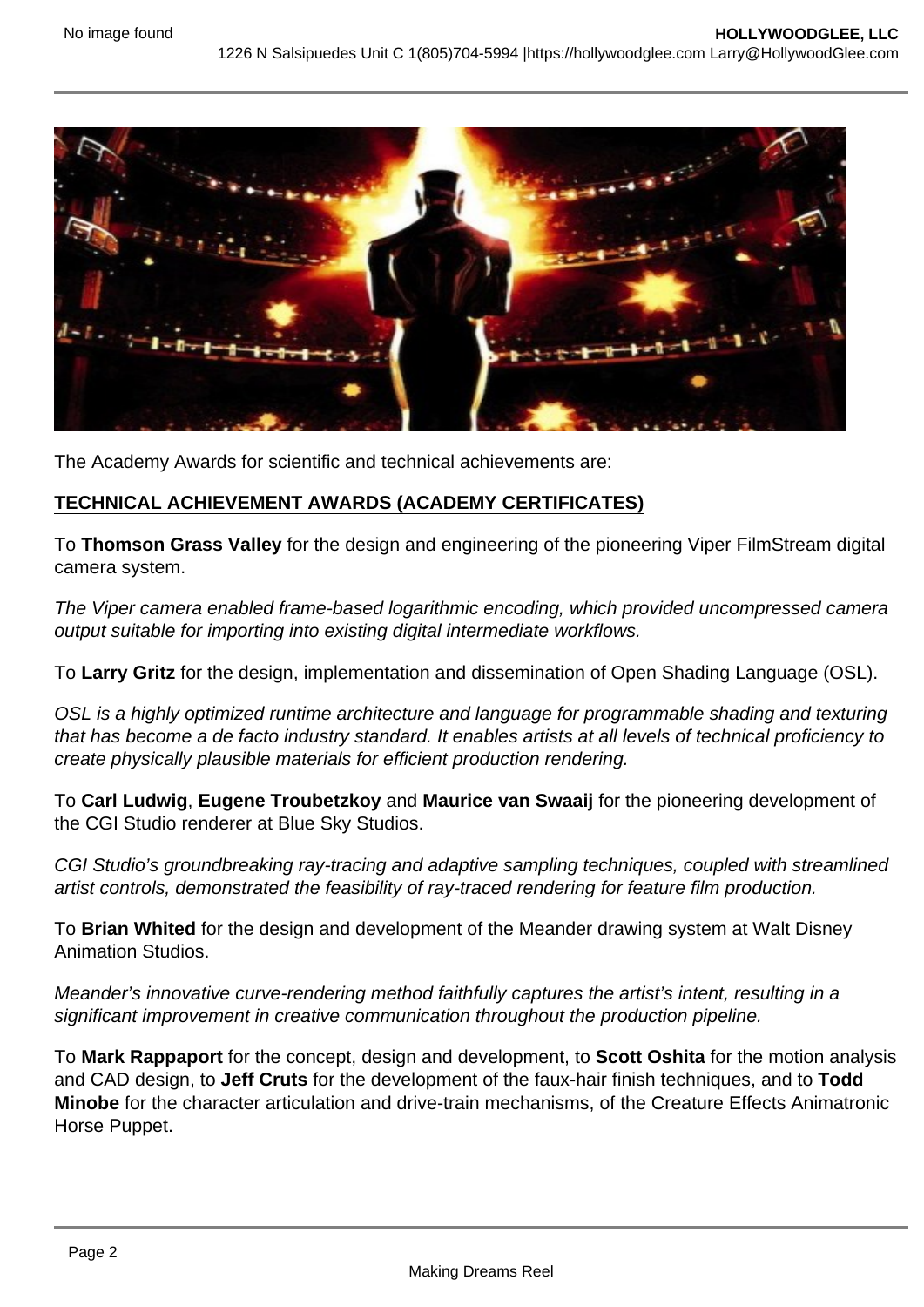The Animatronic Horse Puppet provides increased actor safety, close integration with live action, and improved realism for filmmakers.

To **Glenn Sanders** and **Howard Stark** for the design and engineering of the Zaxcom Digital Wireless Microphone System.

The Zaxcom system has advanced the state of wireless microphone technology by creating a fully digital modulation system with a rich feature set, which includes local recording capability within the belt pack and a wireless control scheme providing real-time transmitter control and time-code distribution.

To **David Thomas**, **Lawrence E. Fisher** and **David Bundy** for the design, development and engineering of the Lectrosonics Digital Hybrid Wireless Microphone System.

The Lectrosonics system has advanced the state of wireless microphone technology by developing a method to digitally transmit full-range audio over a conventional analog FM radio link, reducing transmitter size, and increasing power efficiency.

To **Parag Havaldar** for the development of expression-based facial performance-capture technology at Sony Pictures Imageworks.

This pioneering system enabled large-scale use of animation rig-based facial performance-capture for motion pictures, combining solutions for tracking, stabilization, solving and animator-controllable curve editing.

To **Nicholas Apostoloff** and **Geoff Wedig** for the design and development of animation rig-based facial performance-capture systems at ImageMovers Digital and Digital Domain.

These systems evolved through independent, then combined, efforts at two different studios, resulting in an artist-controllable, editable, scalable solution for the high-fidelity transfer of facial performances to convincing digital characters.

To **Kiran Bhat**, **Michael Koperwas**, **Brian Cantwell** and **Paige Warner** for the design and development of the ILM facial performance-capture solving system.

This system enables high-fidelity facial performance transfer from actors to digital characters in largescale productions while retaining full artistic control, and integrates stable rig-based solving and the resolution of secondary detail in a controllable pipeline.

## **SCIENTIFIC AND ENGINEERING AWARDS (ACADEMY PLAQUES)**

To **ARRI** for the pioneering design and engineering of the Super 35 format Alexa digital camera system.

With an intuitive design and appealing image reproduction, achieved through close collaboration with filmmakers, ARRI's Alexa cameras were among the first digital cameras widely adopted by cinematographers.

To **RED Digital Cinema** for the pioneering design and evolution of the RED Epic digital cinema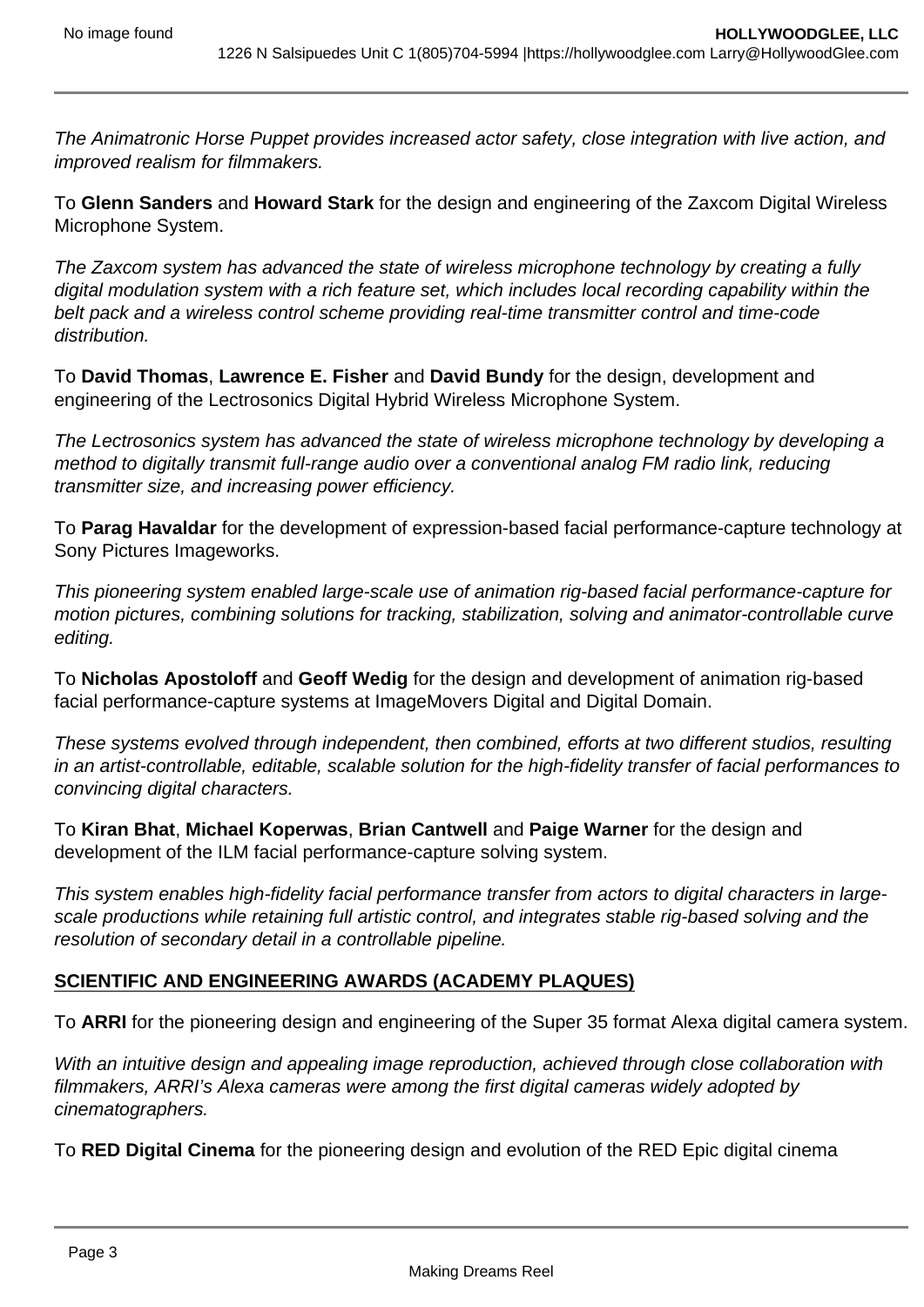cameras with upgradeable full-frame image sensors.

RED's revolutionary design and innovative manufacturing process have helped facilitate the wide adoption of digital image capture in the motion picture industry.

To **Sony** for the development of the F65 CineAlta camera with its pioneering high-resolution imaging sensor, excellent dynamic range, and full 4K output.

Sony's unique photosite orientation and true RAW recording deliver exceptional image quality.

To **Panavision** and **Sony** for the conception and development of the groundbreaking Genesis digital motion picture camera.

Using a familiar form factor and accessories, the design features of the Genesis allowed it to become one of the first digital cameras to be adopted by cinematographers.

To **Marcos Fajardo** for the creative vision and original implementation of the Arnold Renderer, and to **Chris Kulla**, **Alan King**, **Thiago Ize** and **Clifford Stein** for their highly optimized geometry engine and novel ray-tracing algorithms which unify the rendering of curves, surfaces, volumetrics and subsurface scattering as developed at Sony Pictures Imageworks and Solid Angle SL.

Arnold's scalable and memory-efficient single-pass architecture for path tracing, its authors' publication of the underlying techniques, and its broad industry acceptance were instrumental in leading a widespread adoption of fully ray-traced rendering for motion pictures.

To **Vladimir Koylazov** for the original concept, design and implementation of V-Ray from Chaos Group.

V-Ray's efficient production-ready approach to ray-tracing and global illumination, its support for a wide variety of workflows, and its broad industry acceptance were instrumental in the widespread adoption of fully ray-traced rendering for motion pictures.

To **Luca Fascione**, **J.P. Lewis** and **Iain Matthews** for the design, engineering, and development of the FACETS facial performance capture and solving system at Weta Digital.

FACETS was one of the first reliable systems to demonstrate accurate facial tracking from an actormounted camera, combined with rig-based solving, in large-scale productions. This system enables animators to bring the nuance of the original live performances to a new level of fidelity for animated characters.

To **Steven Rosenbluth**, **Joshua Barratt**, **Robert Nolty** and **Archie Te** for the engineering and development of the Concept Overdrive motion control system.

This user-friendly hardware and software system creates and controls complex interactions of real and virtual motion in hard real-time, while safely adapting to the needs of on-set filmmakers.

Portions of the Scientific and Technical Awards Presentation will be included in the Oscar<sup>®</sup> telecast.

The 89th Oscars<sup>®</sup> will be held on Sunday, February 26, 2017, at the Dolby Theatre® at Hollywood &